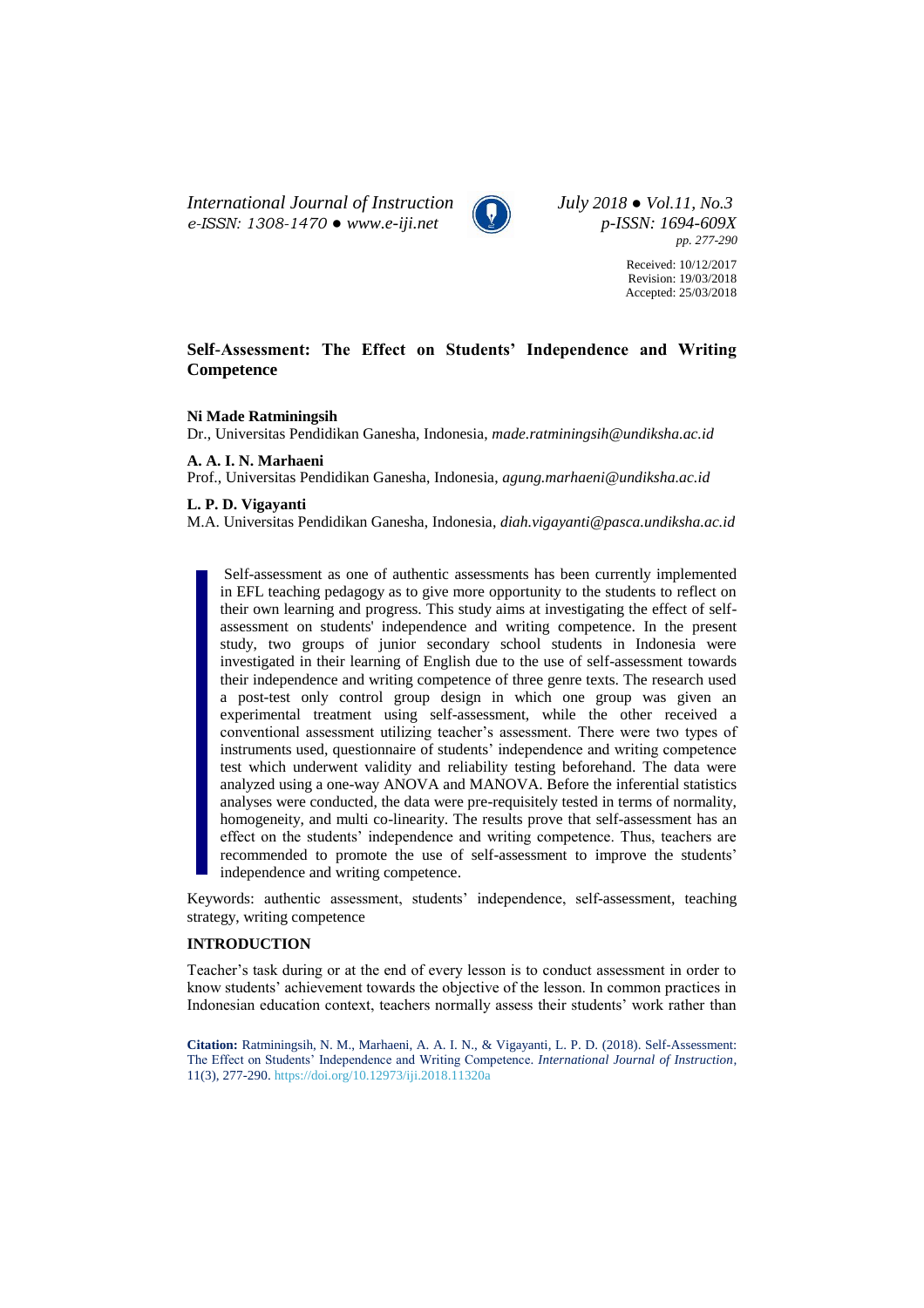involve them to assess their work. The students often get the score without understanding what mistakes they have done dealing with their work. On the contrary, the newest curriculum  $(K-13)$  promotes the implementation of authentic assessment intensively, which requires the teachers to assign tasks which are meaningful in the sense that students are able to use the knowledge and skills they learn in their real life. Authentic assessment is defined as a form of assessment, in which the students are asked to perform real-world tasks that demonstrate the application of their knowledge and skills that they have learned (Mueller, 2006; Marhaeni & Artini, 2015). The learning process moved beyond memorization of fact or theory, and it encourages the students to respond by using the knowledge they have learned (Mueller, 2006). One type of authentic assessment which can be used to assess language competence is selfassessment.

Self-assessment is a process of formative assessment during which the students reflect on and evaluate the quality of their work and their learning, judge the degree to which they reflect the explicitly stated goals or criteria, identify strengths and weaknesses in their work, and revise accordingly (Andrade & Du, 2007). It plays a critical role in adjusting teaching for students' learning because assessment for learning provides feedback for both teacher and students to be engaged in teaching and learning process (Buyukkarci, 2014). There are two main activities in self-assessment: (1) monitor and evaluate the quality of their thinking and behaviour when learning and (2) identify strategies that improve their understanding and skills (McMillan & Hearn, 2008). Hence, self-assessment occurs when students judge their own work to improve performance as they identify discrepancies between current and desired performance. The use of self-assessment as a strategy of self-reflection on the mistakes and weaknesses that the language students conduct in using the language (linguistic), organization of discourse, and style of language use (non-linguistic), which they should improve in the process of their learning (Marhaeni & Artini, 2015). It is considered as innovation on the nature of testing which moves from catching what the students do not know into what they do. It helps them to demonstrate that they are making progress on their writing development, which can encourage their motivation and identify their own strengths and weaknesses (Nedzinskaite, Švenčionienė, & Zavistanavičienė, 2006).

Writing is one of the four impotant language skills needs to be acquired by EFL students. This productive skill plays an important role as to enable them to create their own pieces of writing in different genre texts as required by the curriculum. It is a process of dicovering, assembling, delivering, reshaping, and revising ideas on paper (Meyers, 2003). It is seen as an essential element for the students' academic success considering that writing can reinforce grammatical structure, vocabulary, and even improve other language skills such as reading, listening, and speaking (Kellogg, 2008). On the other hands, competence is defined as a broader term which consists of three elements namely, skills, knowledge, and attribute. A skill is about doing something well and it is usually developed through training and practice. A knowledge is the information that people know which includes theories, facts, and procedures. An attribute is an inherent characteristic or quality and often expressed through what people think, do, and feel (University of Victoria, 2011). Hence, writing competence is a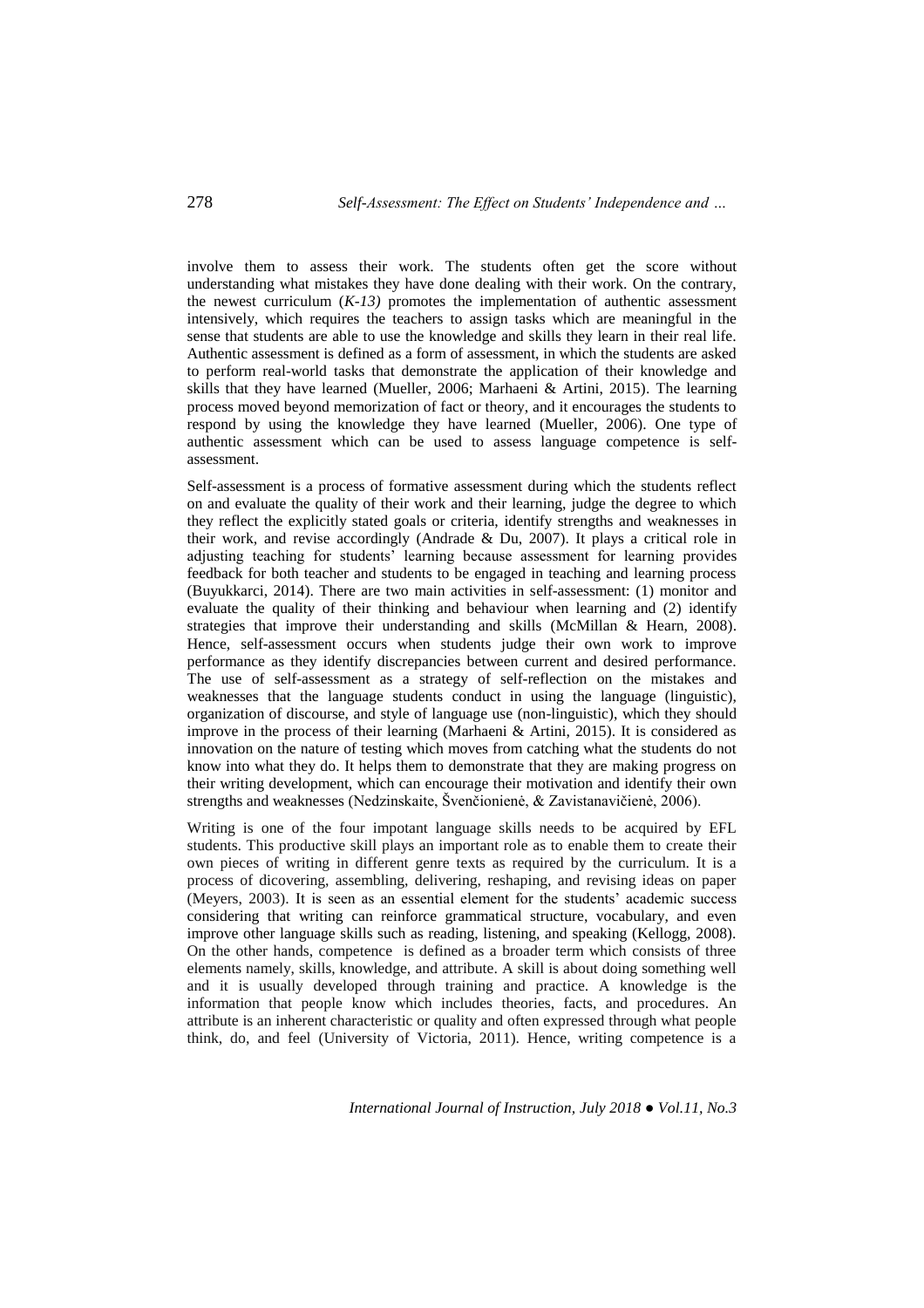writing skill possessed by the students which reflects their knowledge and the way they think, do, and feel expressed in their writing.

Besides giving an effect on writing competence, self-assessment also affects towards students' independence. Independence means quality of working with less tutor support and less structured teaching materials (Broad, 2006). An independent student is someone who can manage his/her own learning to achieve their purpose and is not wholly dependant on teachers for it, is motivated to learn, and develop ability to reflect on their own learning (Robinson, 2004).

Researches on the use of authentic assessment have been conducted by several researchers, namely Javaherbakhsh (2010) had performed a research to investigate the effect of self-assessment on Iranian EFL learners' writing skill. The result showed that self-assessment has a significant effect on Iranian EFL learner's writing skills. In line with it, Birjandi and Siyyari (2011) investigated the effect of doing self- and peerassessments on paragraph writing performance as well as the self- and peer-rating accuracy of a sample of Iranian English major students. The result found that peerassessment was more effective in improving students' writing performance. However, both are not significantly different in improving the rating accuracy of the students. In addition, Panadero, et al. (2012) took a comparison of the effects of two different selfassessment tools: rubrics and scripts on self-regulation learning and self-efficacy. It proved that the use of scripts enhanced self-regulation more than rubrics did on the control group. Another study conducted by Meihami and Varmaghani (2013) on the use of self-assessment in EFL writing classroom. The result proved that the mean score of experimental group's writing proficiency was significantly different from the control group. A recent study conducted by Thongpai and Deerajviset (2017) discovered the significant effect of self-assessment on writing skill of Thai EFL students in different group of learning styles. The result indicated that the use of self-assessment were useful for most of students having different learning styles in revising their writing and pointing out their writing strengths and weaknesses. Meanwhile, concerning with the study on learning independence, Shroff, Trent, and Ng (2013) found out that e-portfolio could effectively improve students' learning independence. Similarly, Kurt (2014) investigated the use of collaborative assessment on college students' learning independence and the study proved that the entire process of the use of collaborative assessment involving students' views was fun and functional.

Considering the emprical findings from previous researches explained above, there has not been a research conducted on investigating the effect of self-assessment on two variables simultaneously, writing competence and learning independence. Thus, the aims of this study are to answer these questions.

- 1. Is there any significant effect of self-assessment on students' independence?
- 2. Is there any significant effect of self-assessment on students' writing competence?
- 3. Is there any significant simultaneous effect of self-assessment on students' independence and writing competence?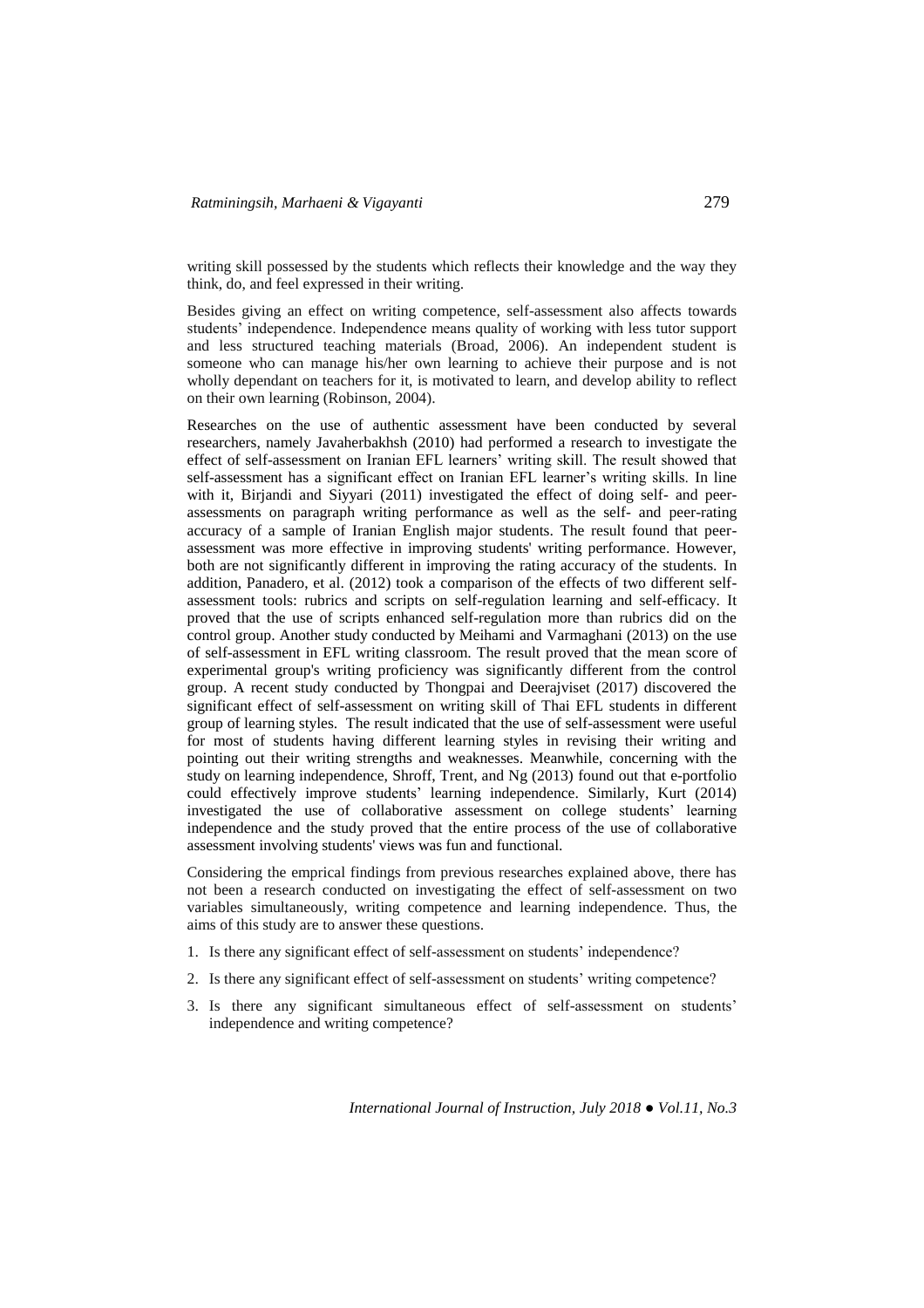Based on the above research questions, the hypotheses are formulated as follows.

- 1. There is a significant effect of self-assessment on students' learning independence.
- 2. There is a significant effect on the implementation of self-assessment on students' writing competence.
- 3. There is a simultaneous effect of self assessment on students' learning independence and writing competency.

## **REVIEW OF LITERATURE**

#### **Self Assessment**

Self assessment is one type of authentic assessments which is implemented to indicate skills and competencies, representing problems and situations likely to be encountered in daily life (Collins, 2013). It is categorized as a formative assessment during which the students reflect on and evaluate the quality of their work and learning, judge the degree to which they reflect the explicitly stated goal or criteria, identify strengths and weaknesses in their work, and revise accordingly (Andrade & Du, 2007). It is a strategy of self-reflection on the mistakes and weaknesses that the language leaners make in using the language (linguistic), organization of discourse, and style of language used (nonlinguistics), which they should improve in the process of their learning. There are three basic elements of self-assessment: assessment tasks, assessment criteria, and forms. *First*, assessment tasks deal with the learning activities which enable the students to demonstrate their achievement of the learning outcome. This means that they should not only do the writing activities, but more importantly also practice judging on their writing development. *Second*, assessment criteria cover dimensions that teachers use to judge how well a student has achieved the learning goals. Criteria can be set at the course level but are more commonly used at the assessment task level. Generally, criteria are made available to students at the beginning of the course or when the assessment is distributed. *Third*, the forms deal with the instruments of assessment (Marhaeni & Artini, 2015). Checklist is a form of self-assessment from which the students reflect on what they have learned and how they have learned it (Fry, Ketteridge, & Marshall, 2009).

There are three main steps of self-assessment process. *First* is self-monitoring in which the students pay deliberate attention on what they are doing in relation to external standards, such as language accuracy, text organization, and mechanics that they should follow in their writing. *Next* is self-judgment in which they judge on their achievement and progress toward the targeted performance. This step emphasizes on the establishment of standard and criteria which guide the students to make meaningful judgment of what they know and what they still need to know (Bruce, 2001). In this case, teachers can provide the rubric of assessing writing that can be used by the students to make judgment of their development. *The last* essential step is called learning targets and instructional correctives, in which the students select the subsequent learning objectives to improve on partially correct answers, misunderstandings, and even to make more extensive learning in order to enhance their performance. In this step, they can make decision in which part they have to work their writing out more intensively in order to improve their writing (McMillan & Hearn, 2008).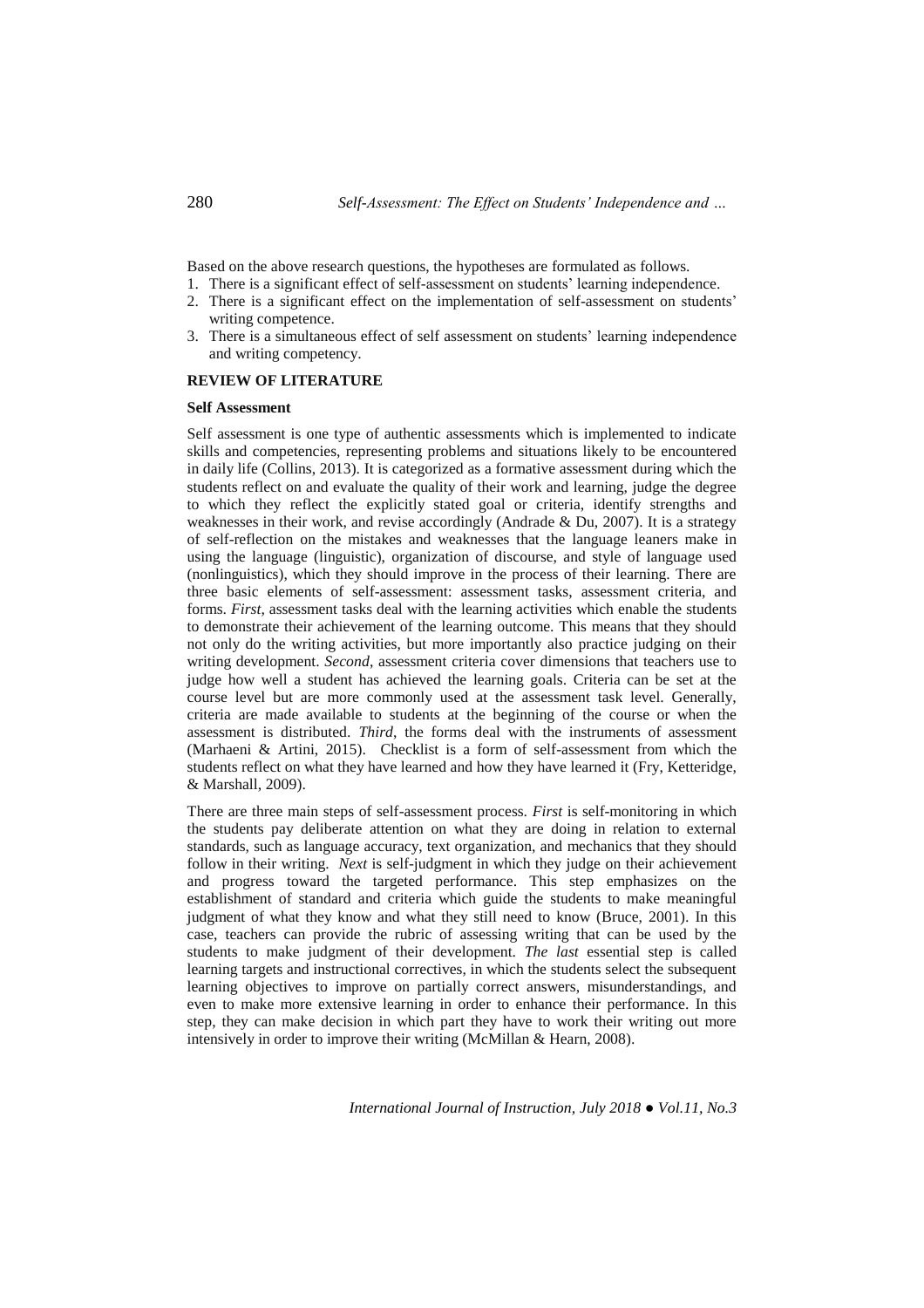Self-assessment is not merely for assessment purpose, but it can also be used for teaching strategy. Self-assessment as a teaching strategy can be used as a process of metacognition. It comes from the idea that learning is not just a matter of transferring ideas from someone who is knowledgeable to someone who is not, but it is an active cognitive process that occurs when they interact with new ideas (Earl & Katz, 2006; Pantiwati & Husamah, 2017). Thus, the teacher should facilitate the students in their learning of the language to possess communicative competence both oral and written. In conducting self-assessment both teachers and students should realize their own role (O'Malley & Pierce, 1996). The teachers' role is providing time to work that encourages decision making, drafting, reflecting, discussing, reading, and responding, as well as using information gathered from interactions with their students, while the students' role is learning how to choose writing topics and materials, engage in self-assessment, and set goals for learning. Collaboration between teacher and student is the key to successful use of self-assessment techniques in the classroom. Furthemore, when they are given the opportunities to self-assess, they take an active role in the entire writing process which covers writing, evaluating, revising, rewriting and evaluating by making use of the checklist provided (Marhaeni & Artini, 2015).

#### **Students' Independence**

Besides the cognitive aspect, psychological factor like students' independence may affect on their success in language learning. There are different terms which often refer to the same thing, such as independent learning, autonomy, and self-accelerated learning (Broad, 2006). One similarity among those terms is its purpose to teach the students to learn for themselves and empower them to be responsible to reach the expected objectives. An independent learning is a self process of managing learning in order to construct knowledge and skills with a less dependence on teachers to direct it, it is more driven by intrinsic motivation, and followed by self-reflection along the learning process (Robinson, 2004). Thus, students' independence can be defined as the responsibility of the students to take actions of their own learning, such as to plan, to manage, and to reflect on what they should study in order to achieve the target. Studies prove that students' independence was influenced by the use of self assessment (Honsa, 2013; Panadero, Tapia & Huertas, 2012).

### **Writing Competence**

Competence refers to a terminology covering three elements: (1) skills which deal with the action of doing developed on the basis of training and practice, (2) knowledge, which concerns with information that people obtain including theories, facts, and procedures, and (3) attribute which covers an essential characteristic or quality and is often expressed through what people think, do, and feel (University of Victoria, 2011).

Competence in language learning is pioneered by Hymes to refer to the social and functional aspects to convey and interpret message and to negotiate meanings interpersonally within a specific context, where the focus is not only to develop the grammatical knowledge of language, but also to know when, where and to whom to use appropriate language in a communicative event (Richards & Rodgers, 2001). In order to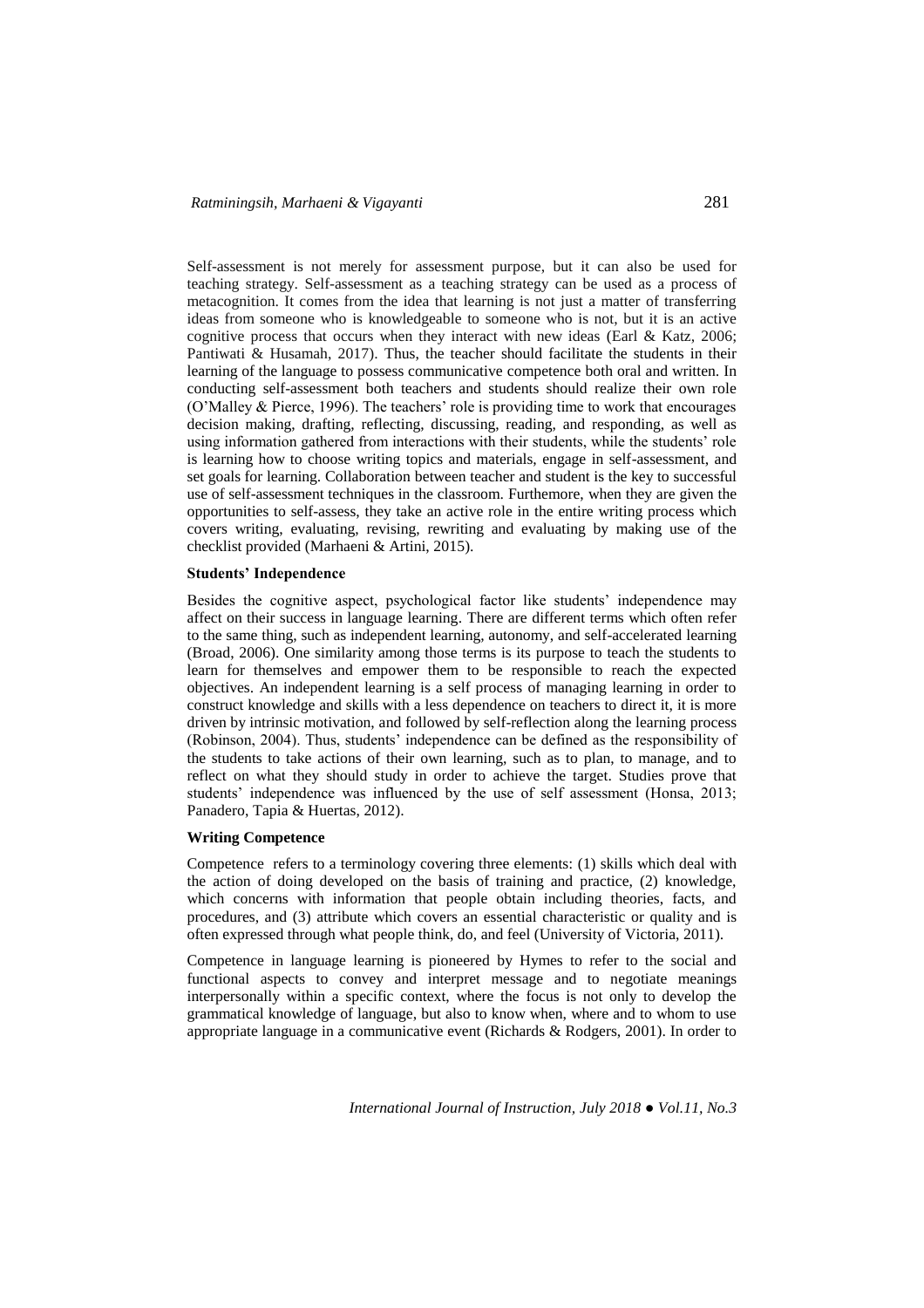achieve this competence, there are two main types of communication that the teacher should teach, oral and written communication. Oral communication is taught through teaching listening and speaking, while written communication is taught through reading and writing. According to the Indonesian National Education Ministrial Regulation Number 22 Year 2006 about content standard of English for junior secondary school, the students are required to possess the standard competence to express meaning into written short functional text and long functional text of descriptive, narrative, recount, and procedure texts in order to interact with the environment. This signifies that the teaching of writing should be taught contextually by which the students are able to use their competence in their everyday life.

However, the reality shows that writing is a complex process. Most Indonesian students conveyed that it is the most difficult skill to be acquired (Ratminingsih, 2015). It is also proven the same as in other EFL contexts. A case study to Qatar students reported that writing is one of the most difficult and therefore a frustrating subject to teach in an ESL/EFL program (Al-Buainain, 2009). Pakistan secondary school students also experienced the same problems in writing (Javed, Juan, & Nazli, 2013). To mention some of the problems in writing are: (1) they find it difficult to start on their writing, as it is not easy to express what they have in mind using a foreign language, (2) they often cannot develop their writing well due to their limitation in vocabulary, (3) they are unable to organize their writing coherently, and (4) they are concerned with the grammatical mistakes they make in their writing. (Ratminingsih, 2015:103).

Recent studies found that self-assessment is positively correlated with writing which is indicated by the improvements in students' writing which cover better qualities of ideas and content, organization, voice and mechanics (Andrade & Du, 2007). Self-assessment is welcomed by the majority of their subjects and that it had a positive role in the whole ESL writing process (Wang & Wang as cited in Tavakoli & Ghoorchaei, 2009). They found that self-assessment is more helpful in self-editing and revising than in the composing process of writing. Self-assessment also had an effect on Iranian EFL students' writing skill (Javaherbakhsh, 2010; Birjandi & Siyyari, 2011; Meihami & Varmaghani, 2013). Furthermore, the implementation of self-assessment could improve the the writing of intermediate EFL students at a university in Thailand (Honsa, 2013). It was also proven that the students also had a positive perception towards its use (Ratminingsih et al., 2017). Thus, it can be summed up that self-assessment is an effective strategy to improve the writing performance of the students, since they have a good perception on it.

#### **METHOD**

#### **Research Design**

This experimental research used *Post-Test Only Control Group Design*. There were 425 seventh grade students as the population of the study which spread out into 13 classes in the academic year 2015/2016. Theoretically, the flow of the design is as follows.

| <b>Experimental Group</b> |  |  |
|---------------------------|--|--|
| Control Group             |  |  |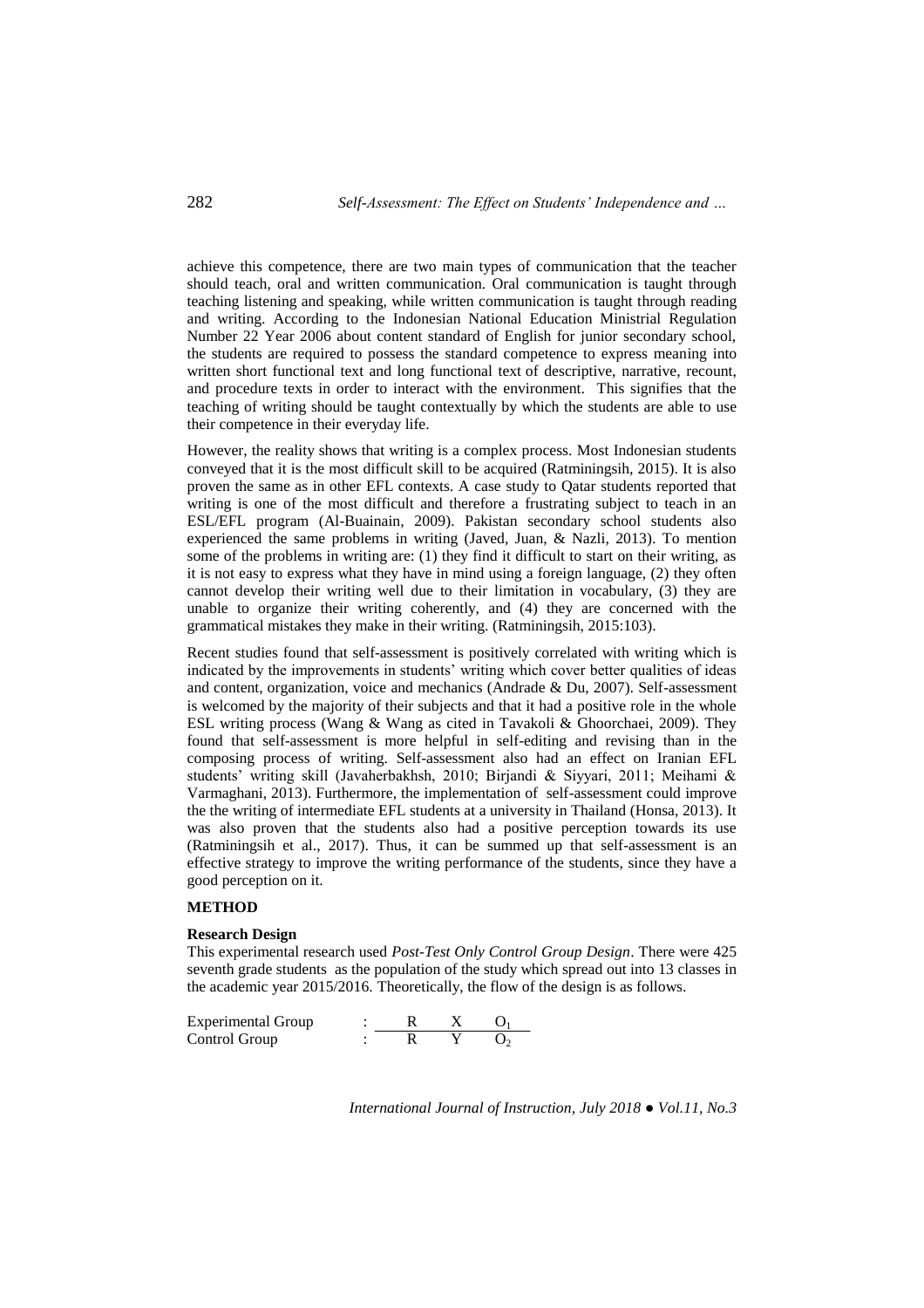- R : Random selection of the sample
- X : Treatment given to the experimental group
- Y : Treatment given to the control group
- O<sup>1</sup> : Experimental Group Posttest Result
- O<sup>2</sup> : Control Group Posttest Result

### **Population and Sample**

The population of this study was 425 of seventh grade students of Government Junior High School in Indonesia, particularly in Klungkung Regency, Bali. The name of the school is SMPN 1 Semarapura. Random sampling technique was taken in order to determine two intact groups as the samples of the study consisted of 34 students in each class. One group was taught writing in which the students should learn to assess their own work by applying self-assessment, while the other group was taught writing using a conventional technque in which the teacher evaluated solely students' work.

#### **Instruments**

In collecting the data, the two main instruments used were questionnaire of students' independence and test of writing competence. The questionnaire covered 60 items and the tests of writing were short functional text that required the students to write an invitation and long functional texts in the form of descriptive text, that they should write a description of a favourite idol, and procedure text, in which they had to write the procedure of how to make food. Both the questionnaire and writing tests underwent content validity testing from two expert judges. Using the Gregory formula of analysis, the questionnaire was proven to have high content validity with  $CV = 0.98$ , while the writing competence tests were also proven to possess high content validity with  $CV=$ 1.00. Then, they were tried out for empirical validity testing to find out the validity and reliability of the instruments. The results of try out showed that among 60 items of the questionnaire, there were 41 items calculated to be valid and further analysed their reliability using Cronbach's Alpha formula. From the calculation it was found that the questionnaire possessed very high reliability (0.91). Among those 41 valid items, there were 30 items which were selected for the questionnaire and distributed to the students in experimental and control groups. Meanwhile, the result of inter-rater reliability for the writing tests proved that they had very high reliability with reliability coefficient 0.97 for the short functional test (invitation), 0.81 for descriptive text, and 0.96 for procedure text.

### **Procedure of Treatment**

Table 1 shows the different procedures of treatment between the experimental group and the control group in their learning process of writing a descriptive text.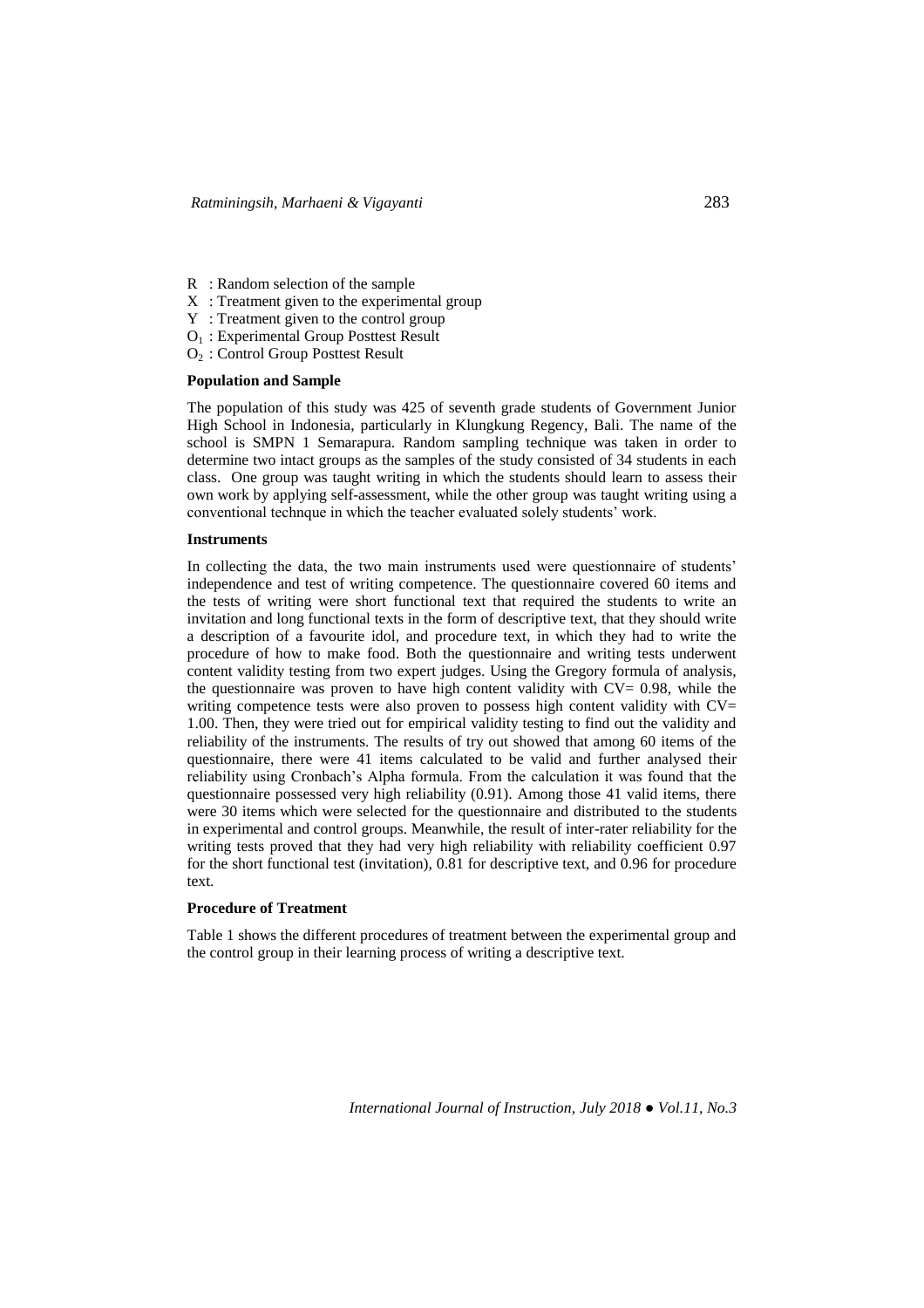Table 1

The Table of Comparison between Self-assessment and Conventional Assessment.

| Conventional                                 | Self-Assessment                                     |
|----------------------------------------------|-----------------------------------------------------|
| 1. Teacher-Structured                        | Teacher and students structured                     |
| The assessment tools, assessment task and    | The assessment tools, assessment task and criteria  |
| criteria are determined by the teacher. The  | are developed and determined by the teacher in      |
| assessment process is also carried by the    | collaboration with the students. The students are   |
| teacher.                                     | also involved in the process of evaluation.         |
| 2. Product-oriented                          | 2. Product as well as process-oriented              |
| The evaluation are usually carried out at    | The writing score are usually carried out at the    |
| the end of the learning process or           | end of each writing steps by means of self-         |
| assessing the final product of the writing   | assessment checklist and analytical scoring         |
| itself by means of analytical scoring        | rubric.                                             |
| rubric.                                      |                                                     |
| 3. Writing Process: Drafting-Final           | 3. Writing Process: Pre-writing, writing, revising, |
| Writing                                      | Proof-reading.                                      |
| The writing process is mainly done by        | The writing process involves more complex           |
| creating a draft and revising the draft      | processes that emphasize the students'              |
| based on feedback given by the teacher.      | involvement on each of the process.                 |
| 4. Individual                                | Collaboration with peers<br>5.                      |
| The students write their draft and revise it | Proofreading phase enables the students to read,    |
| based on the suggestion given. The           | judge and learn the quality of their peer work and  |
| students only focuses on the quality of      | at the same time they get input from their peers of |
| their writing product (individual focus)     | how to improve the quality of their writing.        |

### **Data Analysis**

The collected data were then analysed descriptively focusing on the analysis of the central tendency (mean, median, mode, range, standard deviation, and variance) and inferentially using one-way ANOVA to analyse the first and the second hypotheses, that is the effect of self-assessment on students' independence and its effect on writing competence, while to analyse the simultaneous effect of self-assessment and writing competence, one-way MANOVA was used. Before the hypothesis testing in the form of inferential statistics was conducted, the data were also pre-requisitely tested in terms of normality and homogeneity of variance and covariance, and multi co-linearity. Normality testing was administered through *Kolmogorov-Smirnov* formula, homogeneity testing was carried out through *Levene's test of equality of error variance*, Box's M was used to analyse the covariance, and multi co-linearity testing was measured by using *Pearson Product Moment* formula calculated by SPSS 16.0. Below are the results of those tests.

### **FINDINGS**

After completing all of the requirements in terms of normality, homogeneity, variance and covariance, and multi co-linearity. The results of descriptive and inferential statistics analyses are presented in table 1 and 2.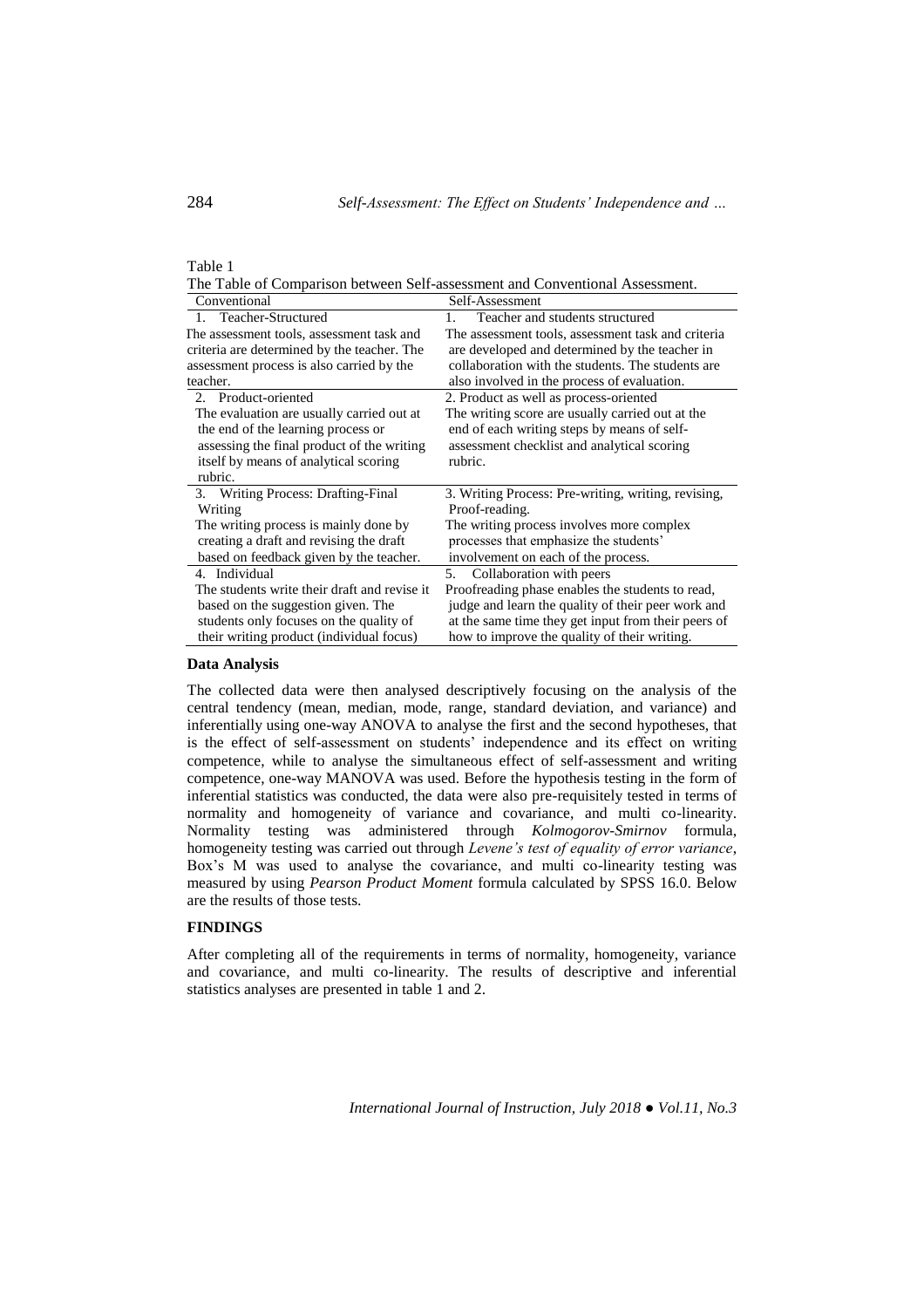| The Summary of the Calculation of Central Tendency and Dispersion |                            |       |                       |       |  |  |
|-------------------------------------------------------------------|----------------------------|-------|-----------------------|-------|--|--|
| <b>Statistics</b>                                                 | A1<br>(Experimental Group) |       | A2<br>(Control Group) |       |  |  |
|                                                                   | Y1                         | Y2    | Y1                    | Y2    |  |  |
| Sum                                                               | 3670                       | 2817  | 3518                  | 2696  |  |  |
| Mean                                                              | 107.94                     | 82.85 | 103.47                | 79.29 |  |  |
| Median                                                            | 108                        | 82.5  | 103.5                 | 78.5  |  |  |
| Modes                                                             | 108                        | 82    | 103                   | 77    |  |  |
| Max                                                               | 127                        | 91    | 120                   | 89    |  |  |
| Min                                                               | 91                         | 75    | 86                    | 73    |  |  |
| Range                                                             | 36.00                      | 16    | 34.00                 | 16    |  |  |
| Variance                                                          | 87.51                      | 13.04 | 64.01                 | 15.06 |  |  |
| <b>SD</b>                                                         | 9.355                      | 3.611 | 8.001                 | 3.881 |  |  |

Table 1 shows that (1) the mean score of the students' independence treated by using self-assessment is 107.94. It is higher than the mean score of those treated by conventional assessment, 103.4 and (2) the mean score of the students' writing competence taught by using self-assessment is 82.85, it is also higher than the mean score of those treated by conventional assessment, that is 79.29. Whether or not these differences of mean scores are significant, tables below show the results of ANOVA and MANOVA analyses.

#### Table 3

Table 2

Finding on the Effect of Self-assessment on Students' Independence

| Source                                              | Type III Sum of Squares | Df | Mean Square F |         | Sig. |  |
|-----------------------------------------------------|-------------------------|----|---------------|---------|------|--|
| Corrected Model                                     | 339.765 <sup>a</sup>    |    | 339.765       | 4.485   | .038 |  |
|                                                     | 759813.882              |    | 759813.882    | 1.003E4 | .000 |  |
| $\mathsf{A}$                                        | 339.765                 |    | 339.765       | 4.485   | .038 |  |
| Error                                               | 5000.353                | 66 | 75.763        |         |      |  |
| Total                                               | 765154.000              | 68 |               |         |      |  |
| Corrected Total                                     | 5340.118                | 67 |               |         |      |  |
| $\Omega$ P Squared – 064 (Adjusted P Squared – 040) |                         |    |               |         |      |  |

a. R Squared = .064 (Adjusted R Squared = .049)

The result of the calculation using one-way ANOVA shows that the difference between students' independence treated by using self-assessment and conventional assessment shows the value of  $F = 4.485$  and the value of significance 0.038. Considering the criteria for rejection (sig.  $< 0.05$ ), this means that the null hypothesis (Ho) is rejected. Thus, the first hypothesis confirms that there is a significant effect of self-assessment on the seventh-grade students' independence.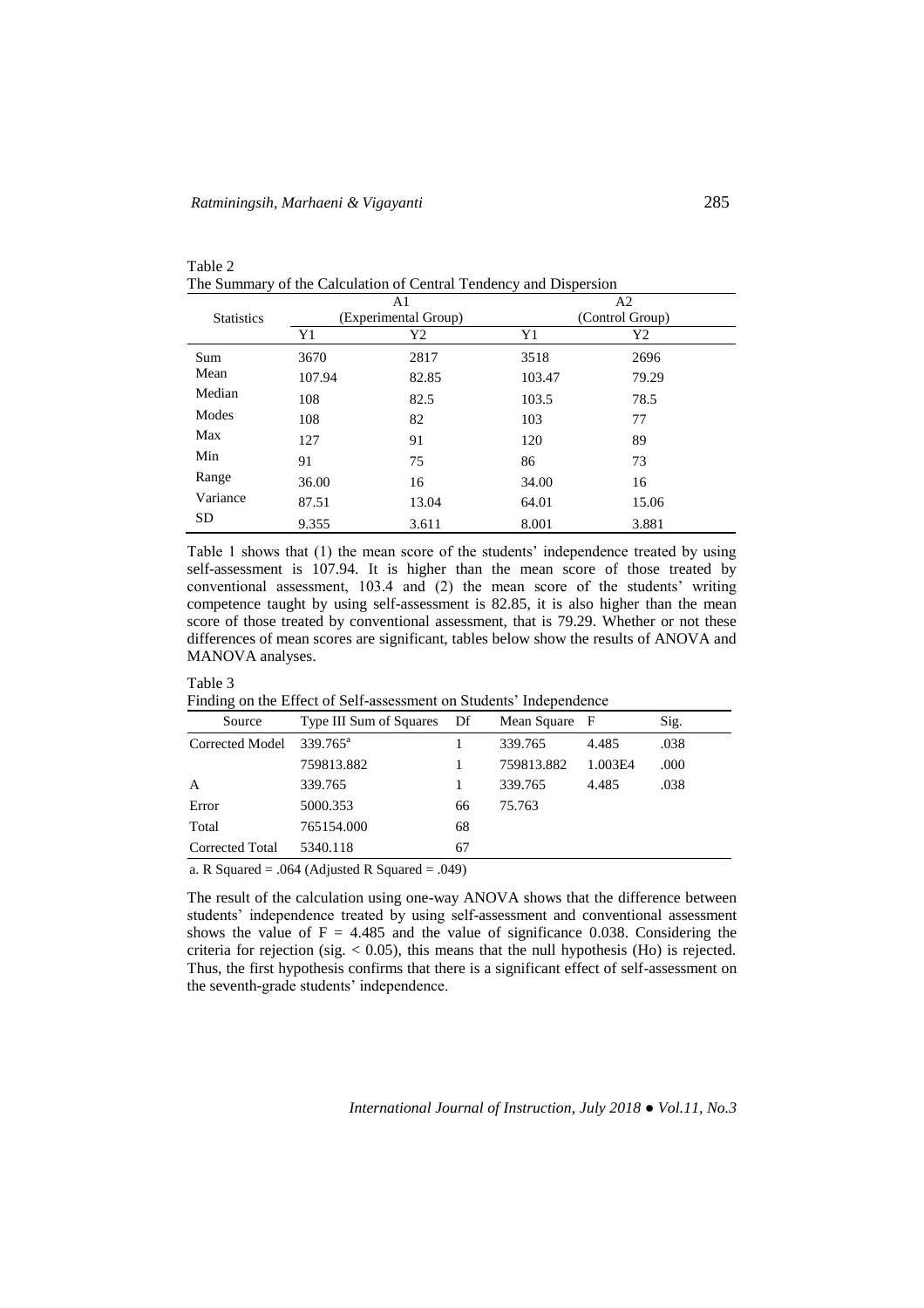| Source          | Type III Sum of Squares | Df | Mean Square | F            | Sig. |
|-----------------|-------------------------|----|-------------|--------------|------|
| Corrected Model | $211.765^a$             |    | 211.765     | 14.748       | .000 |
|                 | 447120.529              |    | 447120.529  | 3.114E4 .000 |      |
| A               | 211.765                 |    | 211.765     | 14.748       | .000 |
| Error           | 947.706                 | 66 | 14.359      |              |      |
| Total           | 448280.000              | 68 |             |              |      |
| Corrected Total | 1159.471                | 67 |             |              |      |

Finding on the Effect of Self-assessment on Writing Competence

a. R Squared = .183 (Adjusted R Squared = .170)

The result of the calculation of One-Way ANOVA shows that the difference between students' writing competence treated using self-assessment and conventional assessment has the value of  $F = 14.748$  and the value of significance 0.000. Thus, there is a significant effect of self-assessment on the students' writing competence.

#### Table 5

Finding on the Effect of Self-assessment on Students' Independence and Writing **Competence** 

| Effect |                    | Value   | F           | Hypothesis df | Error df | Sig. |
|--------|--------------------|---------|-------------|---------------|----------|------|
|        | Pillai's Trace     | .998    | $1.666E4^a$ | 2.000         | 65.000   | .000 |
|        | Wilks' Lambda      | .002    | $1.666E4^a$ | 2.000         | 65.000   | .000 |
|        | Hotelling's Trace  | 512.521 | $1.666E4^a$ | 2.000         | 65.000   | .000 |
|        | Roy's Largest Root | 512.521 | $1.666E4^a$ | 2.000         | 65.000   | .000 |
| A      | Pillai's Trace     | .194    | $7.819^{a}$ | 2.000         | 65.000   | .001 |
|        | Wilks' Lambda      | .806    | $7.819^{a}$ | 2.000         | 65.000   | .001 |
|        | Hotelling's Trace  | .241    | $7.819^{a}$ | 2.000         | 65.000   | .001 |
|        | Roy's Largest Root | .241    | $7.819^{a}$ | 2.000         | 65.000   | .001 |
|        | a. Exact statistic |         |             |               |          |      |

b. Design:  $+A$ 

Table 4 shows that MANOVA analysis proves the significant values of F for Pillai's Trace, Wilks Lambda, Hottelings' Trace, and Roy's Largest Root are lower than 0.05. Thus, there is a significant simultaneous effect of self-assessment on the seventh-grade students' learning independence and writing competence.

#### **DISCUSSION AND CONCLUSION**

Based on the data analysis, it can be discussed that the students show their responsibility to accomplish the task given using self-assessment. During treatments, the students in experimental group were ready to accomplish their writing assignment through the use of checklist and analytical scoring rubric that support them to write a better writing. Being guided by the use of checklist and analytical scoring rubric, they could evaluate their writing in terms of expressing their ideas and its organization (Sharma, et al, 2016; Millan & Hearn, 2008; Ross, 2006; Nedzinskaite, Švenčionienė, & Zavistanavičienė, 2006; Robinson, 2004).

Table 4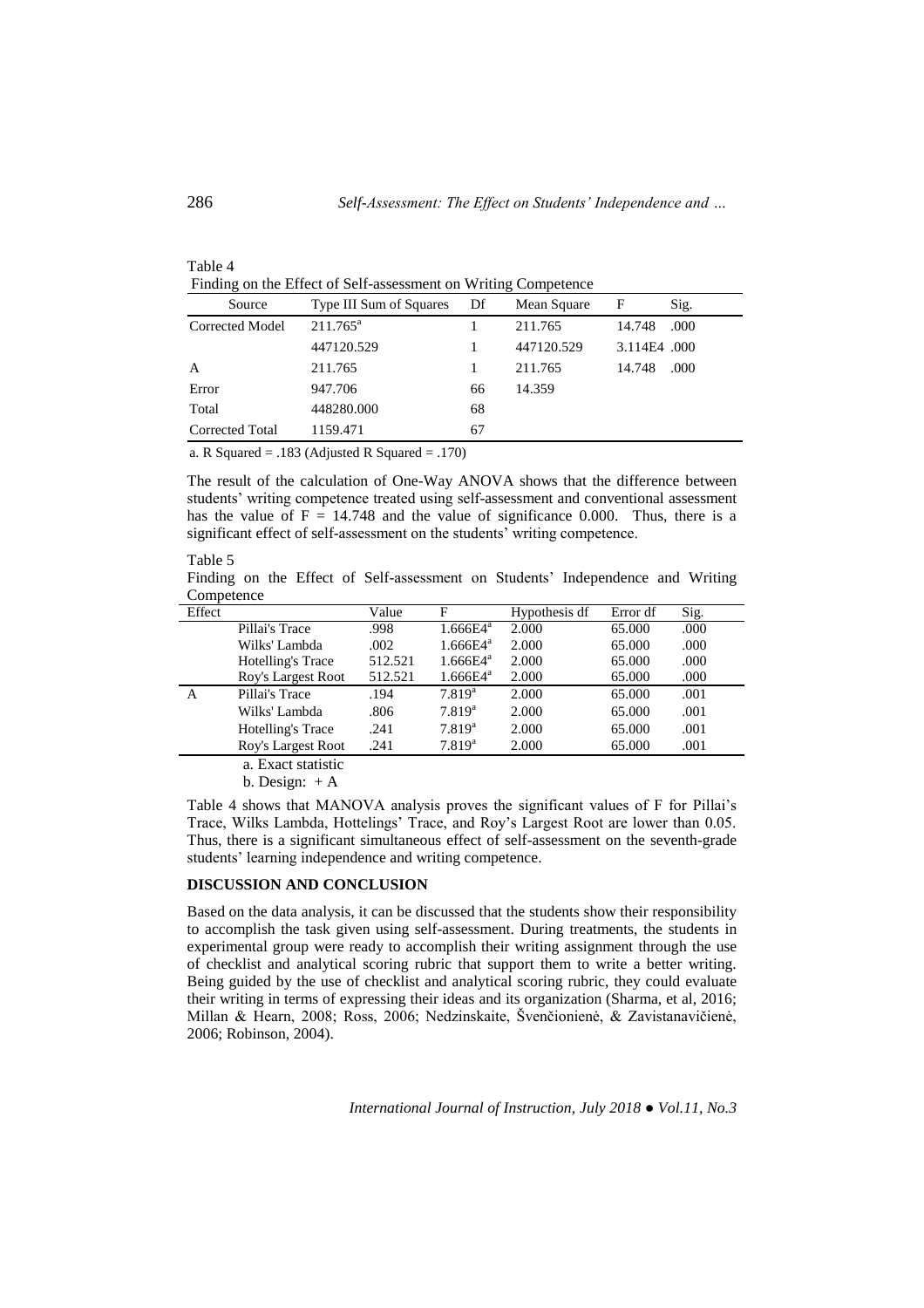The self-assessment also made them aware of their mistakes of grammatical usage assisted with the checklist and rubric. The growing sense of responsibility was also demonstrated by the students' working habit. By having the students to self-evaluate, they learned to judge their work based on the task requirements. Self-assessment allowed them to understand the standard of performance expected from them, to monitor their own performance and to know what they can do to improve it (McMillan & Hearn, 2008; Andrade & Du, 2007). This habit helped them develop the quality of their work and understand how to achieve it with less guidance given by the teacher. Since they were given a set of criteria, they found it easier to accomplish their task and finish their work on time. This result is in line with Wang and Wang's finding (in Tavakoli  $\&$ Ghoorchaei, 2009; Ratminingsih et al., 2017), that the students had a positive response toward the use of self-assessment throughout the whole process of writing, and it was significantly helpful in self-editing and revising which caused the students' writing better. Additionally, the students in the experimental group were showing more active participation by their involvement in the process of learning to write and practicing evaluation on their work. Therefore, they became more independent and responsible for their own learning. They were more conscious to take ownership toward their learning (Pantiwati & Husamah, 2017; Honsa, 2013; Panadero, et al., 2012; Broad, 2006; Robinson, 2004; Holec in Gardner, 2000).

In accordance with the effect of self-assessment on writing competence, it is obvious that the external standards in self-assessment provided clear criteria of a good writing. The students were given a set of fixed criteria of how their work was judged in the form of checklist and rubric. Self-assessment helped the students to internalize the standards by which their product and performances were judged (McMillan & Hearn, 2008; Andrade & Du, 2007;Wiggins, 1990). They knew how to write well by comparing their work against the criteria, reflect and do revision. They had clear guidelines what to do and how to improve their writing after reflecting on their work (McMillan & Hearn, 2008; Andrade & Du, 2007). Hence, the result of this current study supports the previous researches by Javaherbakhsh (2010), Birjandi & Siyyari (2011), and Meimahami & Varmaghani (2013), which prove the effect of self-assessment towards students' writing performance. A good writing was produced when they were given opportunity to self-assess their writing product that needed to be revised along the process. It provided the opportunity for feedback. The students who were treated by self-assessment got frequent feedback from self-realization after anlyzing their own writing using checklist and analytical scoring rubric, which was strenghthened with teacher's feedback and peer's feedback during the process of writing, so that the students were able to recognize their strengths and weaknesses from several directions. It also helped them to identify what aspects they were good at and what aspects of their writing needed to be improved. This led them to be more participative, active and motivated to learn, thus they were able to complete the writing task (Nedzinskaite, et al. (2006). In fact, the teachers' feedback plays an important role for their competence (Fry, et al., 2009; Nicol, 2007; Yorke, 2003). As well, the students' work also gave feedback to the teachers to revise on their teaching strategy. Henceforth, both teacher and students could reflect on the learning and teaching process by utilising self assessment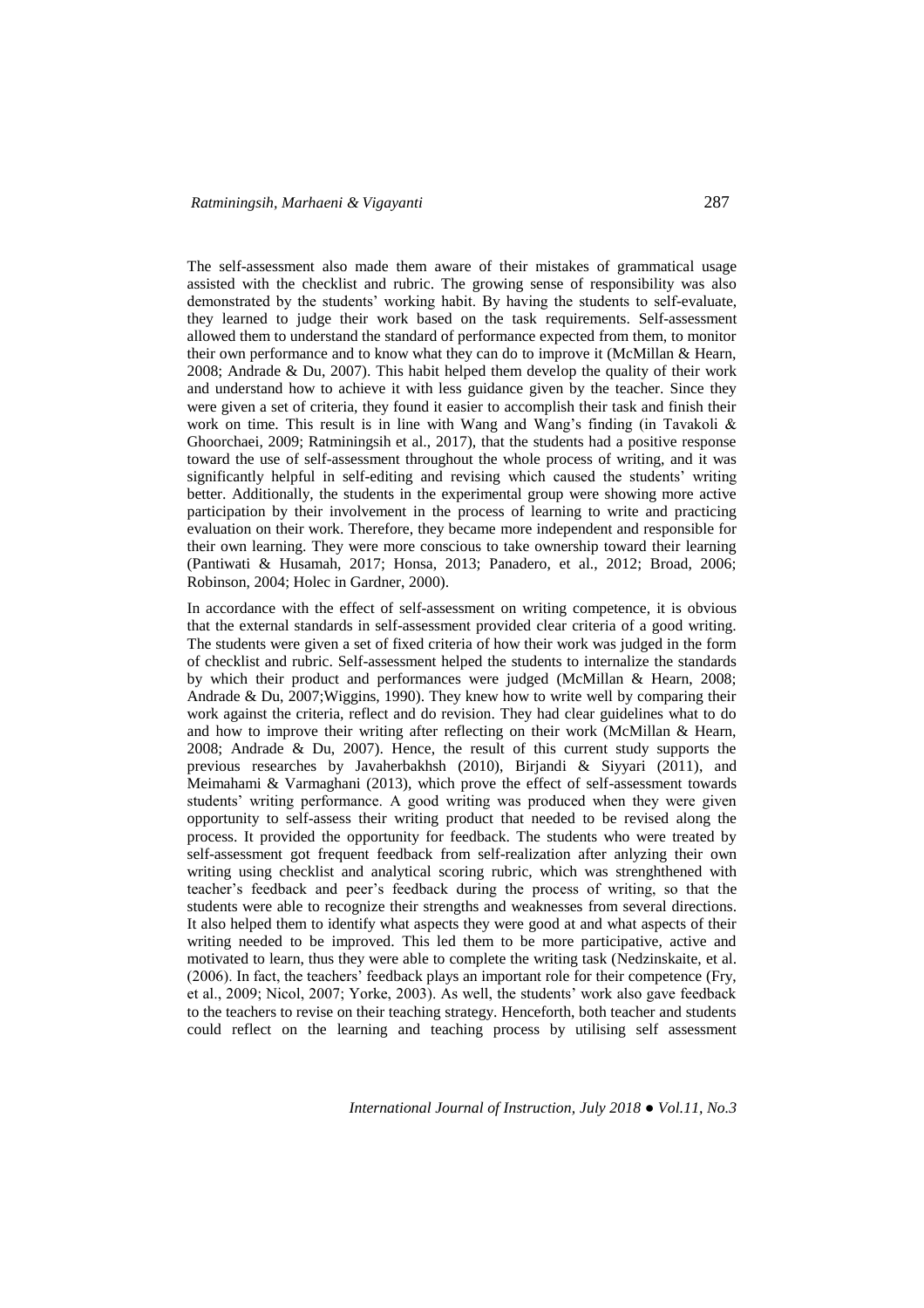(Buyukkarci, 2014; Meihami & Varmaghani, 2013). On the contrary, students in the control group they merely submitted the product of their work to be evaluated by the teacher and the students did the revision based on the teacher's comment without the support of checklist and analytical scoring rubric which guided them in the process of revision as well there was no proof-reading assistance from peers. Therefore, the students revised their writing limitedly based on their own understanding.

It can be concluded that self-assessment is powerful and beneficial to give an effect toward the students' independence and writing competence. The students treated with self-assessment performed better on students' learning independence than those treated with conventional assessment, and there is an effect of self-assessment on the students' writing competence. The students taught with self-assessment performed better on students' writing competence than those treated with conventional assessment. Therefore, it is suggested that teachers can maximize the use of self-assessment as an alternative teaching and learning strategy to be implemented in writing classes. For the students, it is suggested to continuously practice using self-assessment to develop their metacognitive skills in reflecting on their learning, being responsible of their learning, and being motivated to learn, so that they can improve their writing competence.

#### **REFERENCES**

Al-Buainain, H. (2009). Students' writing errors in ESL: A case study. *A Research Report*. Qatar: Department of Foreign Language, Qatar University.

Andrade, H. & Du, Y. (2007). Students responses to criteria-referenced self-assessment. *Assessment and Evaluation in Higher Education*, *32*(2), 159-181.

Birjandi, P. & Siyyari, M. (2011). Self-assessment and peer-assessment: A comparative study of their effect on writing performance and rating accuracy. *Iranian Journal of Applied Linguistics*, *13*(1). 23-45.

Broad, J. (2006). Interpretations of independent learning in further education. *Journal of Further and Higher Education*, *30*(2), 119–143.

Bruce, L. B. (2001). Student self-assessment: Making standards come alive. *Classroom Leadership, 5*(1), 1-6.

Buyukkarci, K. (2014). Assessment beliefs and practices of language teachers in primary education. *International Journal of Instruction, 7*(1), 108-119.

Collins, R. (2013). Authentic Assessment: Assessment for Learning. *Curriculum and Leadership Journal*, *11*(7).

Earl, L. & Katz, S. 2006*. Rethinking classroom assessment with purpose in mind.*  Manitoba: Manitoba Education, Citizenship and Youth.

Fry, H., Ketteridge, S. & Marshall, S. (2009) *A handbook for teaching and learning in higher education. Third edition*. Oxon: Routledge.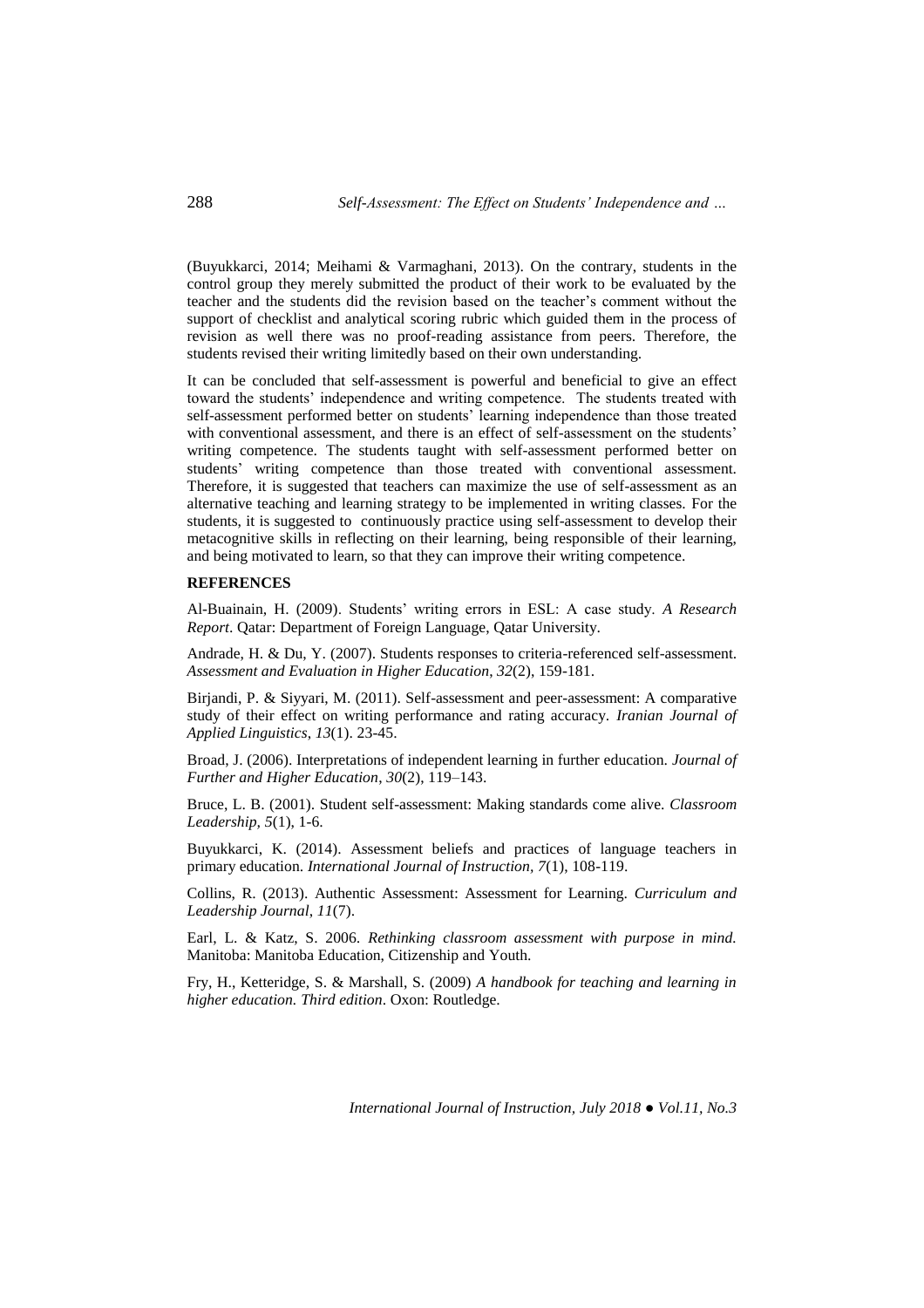Gardner, D. (2000). Self-assessment for autonomous language students. *Links & Letters 7*(1), 49-60.

Honsa, S. (2013). Self-assessment in EFL writing: A study of intermediate EFL students at a Thai University. *Voices in Asia Journal*, *1*(1), 34-57.

Javaherbakhsh, M. R. (2010). The impact of self-assessment on Iranian EFL students' writing skill. *English Language Teaching, 3*(2), 213-218.

Javed, M., Juan, W.X., & Nazli, S. (2013). A study of students' assessment in writing skills of the English language. *International Journal of Instruction*, *6*(2), 129-144.

Kellogg, R. T. (2008). Training writing skills: A cognitive developmental perspective. *Journal of Writing Research*, *1*(1), 1-26.

Kurt, M. (2014). Collaborative assessment: Fostering ownership in assessment. *Education, 134*(3), 332-339.

Marhaeni, A.A.I.N. & Artini, L.P. (2015). Asesmen autentik dan pendidikan bermakna: Implementasi Kurikulum 2013. *Jurnal Pendidikan Indonesia*, *4*(1), 499-511.

McMillan, J.H. & Hearn, J. (2008). Student self-assessment: The key to stronger student motivation and higher achievement. *Educational Horizons, 87*(1), 40-49.

Meihami, H. & Varmaghani. Z (2013). *The* implementation of self-assessment in EFL writing classroom: An experimental study. *International Letters of Social and Humanistic Sciences, 9*(1), 39-48.

Meyers, A. (2003). *Composing with confidence: Writing effective paragraphs essays.* New York: Addison Wesley Longman Inc.

Mueller, J. (2006). *The authentic assessment toolbox*. Retrieved January 3rd, 2016 from <http://jonathan.mueller.faculty.noctrl.edu/toolbox/standardtypes.htm>

*Indonesian National Education Ministerial regulation number 22 year 2006 about content standard.*

Nedzinskaite, I., Švenčionienė, D., & Zavistanavičienė, D., (2006). Achievements in language learning through students' self-assessment. *Studies about Languages*. *8*(1), 84-87.

Nicol, D. (2007). Laying a foundation for lifelong learning: Case studies of e-assessment in large 1st-year classes.' *British Journal of Educational Technology, 38*(4), 668-678.

O'Malley, J. M., & Pierce, L. V. (1996). *Authentic assessment for English language students: Practical approaches for teachers.* New York: Addison-Wesley Publishing Company.

Panadero, E., Tapia, J. A., & Huertas, J. A. (2012). Rubrics and self- assessment scripts effects on self-regulation, learning and self-efficacy in secondary education. *Learning and Individual Differences*, *22*(1), 806-813.